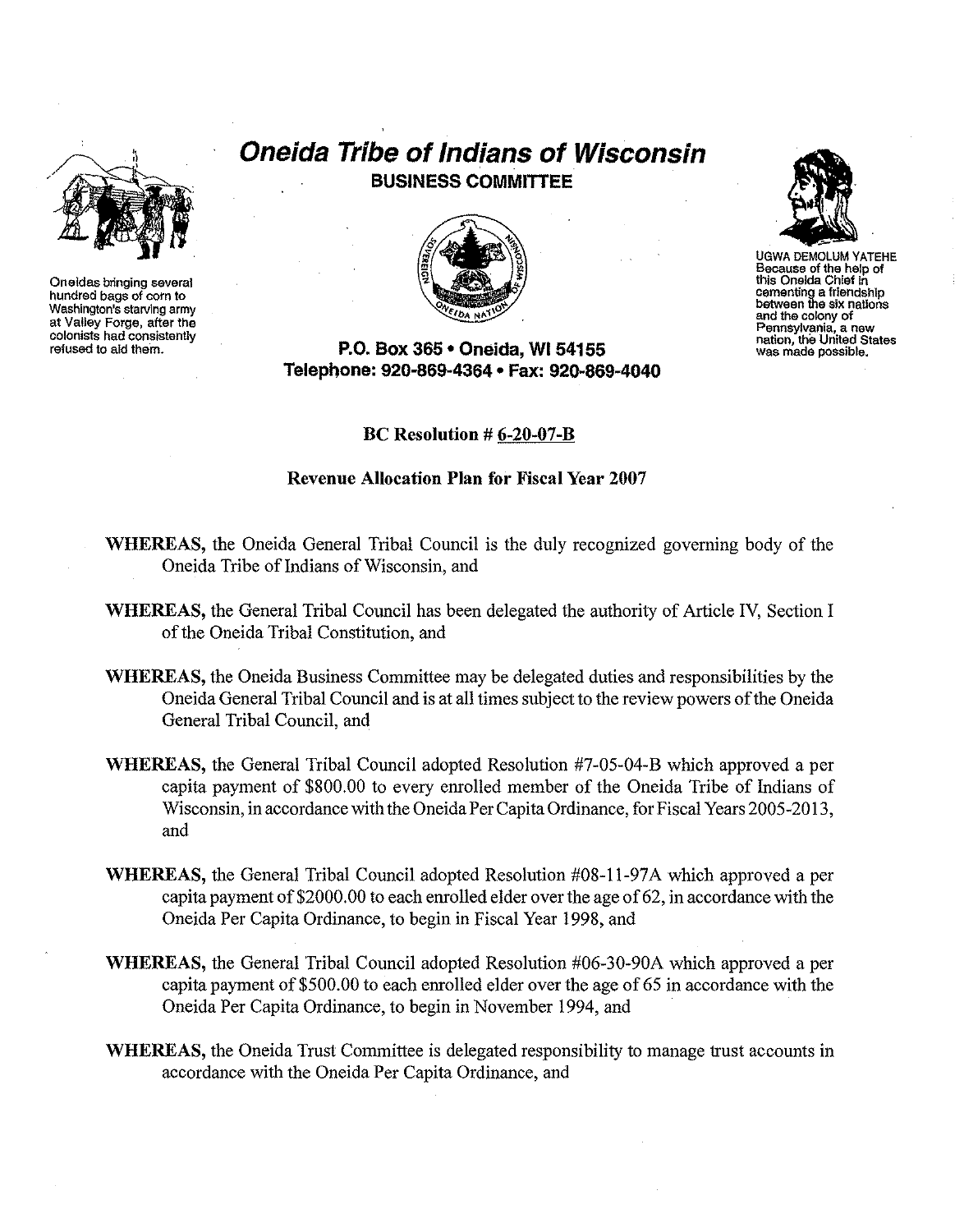- **WHEREAS,** the Oneida Trust Committee approved the attached Revenue Allocation Plan for Fiscal Year 2007 on June 5, 2007, and
- **WHEREAS,** the Indian Gaming Regulatory Act states that net revenues from any Class II and III gaming activities conducted or licensed by any tribe may be used to make per capita payments to members of the tribe only if  $(1)$  the tribe has prepared a Plan to allocate revenues for authorized uses and (2) the Plan is approved by the United States Assistant Secretary of the Interior as adequate, and
- **WHEREAS,** the Revenue Allocation Plan for Fiscal Year 2007 ensures that not more than fifty percent  $(50\%)$  of the net gaming revenues shall be used for per capita payments to members, and
- **WHEREAS,** the attached Revenue Allocation Plan for Fiscal Year 2007 is in compliance with the Indian Gaming Regulatory Act, 25 U.S.C. 2701, *et seq.* as the Plan demonstrates that the Oneida Tribe is dedicating a significant source of net gaming revenue for economic and governmental purposes.
- **NOW THEREFORE BE IT RESOLVED, that the Oneida Business Committee hereby approves** and adopts the attached Revenue Allocation Plan for Fiscal Year 2007, and
- **BE IT FURTHER RESOLVED,** that upon adoption by the Oneida Business Committee, the attached Revenue Allocation Plan for Fiscal Year 2007 and this resolution shall be presented to the United States Assistant Secretary of the Interior for review and approval according to the Indian Gaming Regulatory Act.

# **CERTIFICATION**

I, the undersigned, as Vice Chairwoman of the Oneida Business Committee, hereby certify that the Oneida Business Committee is composed of 9 members ofwhom 5 members constitute a quorum. 6 members were present at a meeting duly called, noticed and held on the  $20<sup>th</sup>$  day of June 2007; that the foregoing resolution was duly adopted at such meeting by a vote of  $\overline{2}$  members for;  $\overline{0}$ members against, and  $1$  members not voting; and that said resolution has not been rescinded or amended in any way.

Kathy Hughes, Vice Chairwoman Oneida Business Committee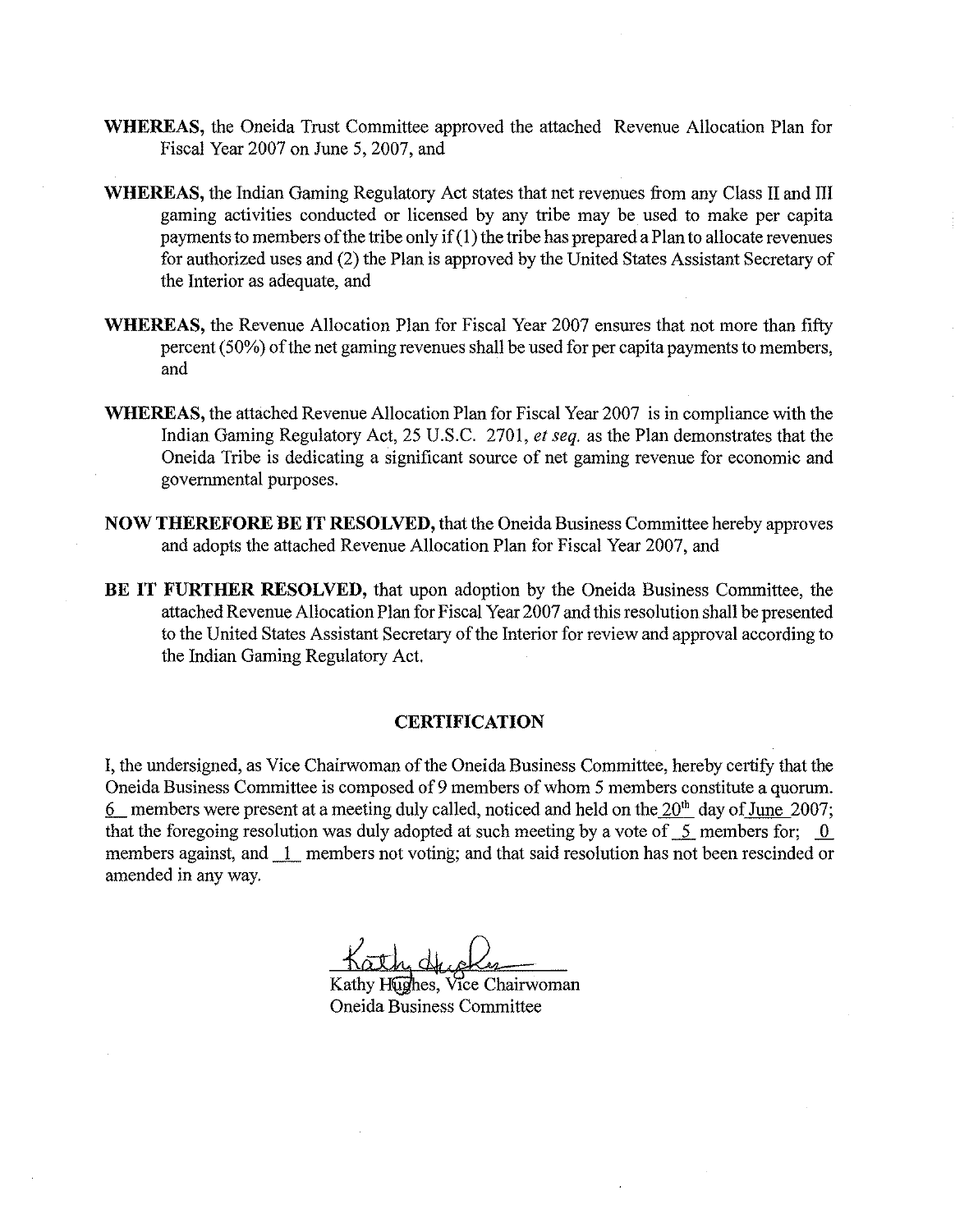# **ONEIDA TRIBE OFINDIANS OF WISCONSIN**

# **Revenue Allocation Plan Fiscal Year** 2007

### **Section I. Resolution and Repeal of Inconsistent Legislation**

This Revenue Allocation Plan ("Plan") was adopted pursuant to Oneida Business Committee Resolution # . With the exception of the Constitution of the Oneida Tribe of Indians of Wisconsin ("Oneida Tribe") and the Gaming Compact of **1991** and its applicable amendments entered into by the Oneida Tribe and State of Wisconsin, this Plan shall govern the allocation of available net revenues from tribally owned gaming enterprises including per capita distributions to qualified members of the Oneida Tribe.

### **Section II. Policy andLegislative History**

•

This Plan is in compliance with the Indian Gaming Regulatory Act of 1988  $[25 \text{ U.S.C. } §2701$ , specifically,  $\S2710(b)(3)A-D$  ("IGRA") and all other applicable federal law. The Oneida Tribe shall use revenues generated by Tribal gaming establishments primarily to strengthen the Tribal government, Tribal self-sufficiency and to support Tribal economic development. The Oneida Tribe shal1 ensure that tribal governmental operations and programs and tribal economic development shall receive the necessary fmancial support from net gaming revenues prior to distributing such revenues for other purposes.

The Oneida Tribe is committed to providing for the longrange security of itself and itstribal members. Accordingly, the Oneida Tribe shall ensure that net gaming revenues are allocated toward investments, programs and projects that impact not only present needs, but also anticipate future needs. In addition, the Oneida Tribe shall ensure that investments, programs and projects funded by net gaming revenues are aimed toward improving tribal conditions and the life opportunities of tribal members for the next seven generations.

The Oneida Tribe retains the inherent sovereign right to determine the best interests of its minor tribal members by providing for their future welfare by placing monies into trust for the benefit of those minor tribal members. The Oneida Tribe shall provide for the future of minors while encouraging tribal member parents to provide for the immediate living needs of their children as is their responsibility.

(

The Oneida Tribe is committed to the education of its children. Specifically, the Oneida Tribe seeks to increase the high school graduation rates of its tribal members, and encourage its tribal members to pursue degrees in colleges, universities or vocational schools. Currently, the Oneida Tribe offers financial assistance to every eligible tribal member for educational purposes.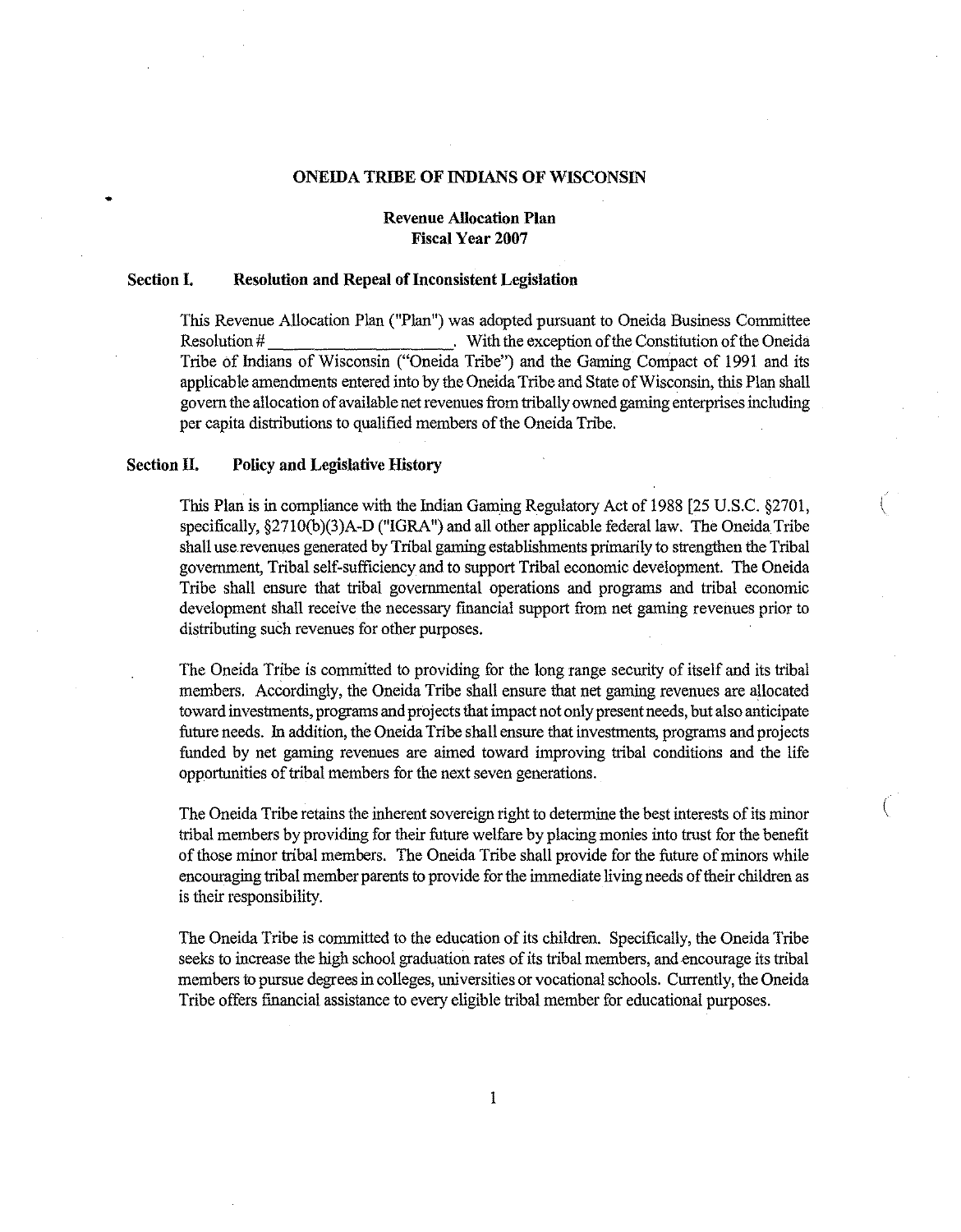Pursuant to General Tribal Council Resolution #7-05-04-B, a per capita payment in the amount of \$800.00 will be distributed to every enrolled member of the Oneida Tribe for Fiscal Years 2005 through 2013. The per capita distribution will be referred to as the "Per Capita Payment."

Pursuant to General Tribal Council Resolution  $#08-11-97A$ , a per capita payment in the amount of \$2,000.00 will be distributed to every enrolled elder aged 62 and over to begin in Fiscal Year 1998. Pursuant to General Tribal Council Resolution #6-30-90-A, a per capita payment in the amount of \$500.00 will also be distributed to every enrolled elder aged 65 and over. Beginning in 1994, 5% inflation was to be built into the per capita schedule, to all living persons over the age of 65 by 10/31 of that year. However, 5% inflation was not built into the elderly per capita payment of \$500 until fiscal years 2003 and 2004, when elders were given a per capita payment of \$525, in addition to the \$2,000 authorized by Resolution #08-11-97A. Both elderly per capita distributions will be referred to as the "Elderly Per Capita Payment." The aged 65 and over elderly per capita distribution pursuant to Resolution #6-30-90-A for fiscal year 2007 will be \$578.81.

The Per Capita Payment and Elderly Per Capita Payment are being made to offer financial assistance to all members of the Oneida Tribe regardless of their employment with the Oneida Tribe.

The Oneida Business Committee, acting in its capacity as the delegated governmental body of the Oneida Tribe, is adopting this tribal allocation plan in order to implement the abovereferenced General Tribal Council Resolutions. Copies of these resolutions are attached.

### **Section III.** Use of Net Gaming Revenues; Tribal Governmental Operations and Programs.

- **A.** The Oneida Tribe hereby allocates 28.56% of net gaming revenues in order to provide for supplemental funding for tribal governmental operations and programs. If it deems it necessary, the Oneida Business Committee acting at the direction of the General Tribal Council shall have the authority to revise and increase the percentage of net gaming revenues allocated to funding for tribal governmental operations and programs.
- **B.** Tribal governmental operations and programs to be supplementarily funded by net gaming revenues under this Section shall include, but shall not be limited to, the following: tribal administration, capital improvements to tribal offices, tribal public works program, tribal planning program, tribal enrollment program, tribal community health representative, tribal health services, Indian Health Services clinic, Indian Child Welfare Act tribal program, tribal clean-up program, tribal education program, school food service programs, tribal parenting program, summer youth workers' program, tribal library, tribal recreation program, tribal elderly program, veterans' symposium, tribal arts and crafts program, and tribal cultural programs.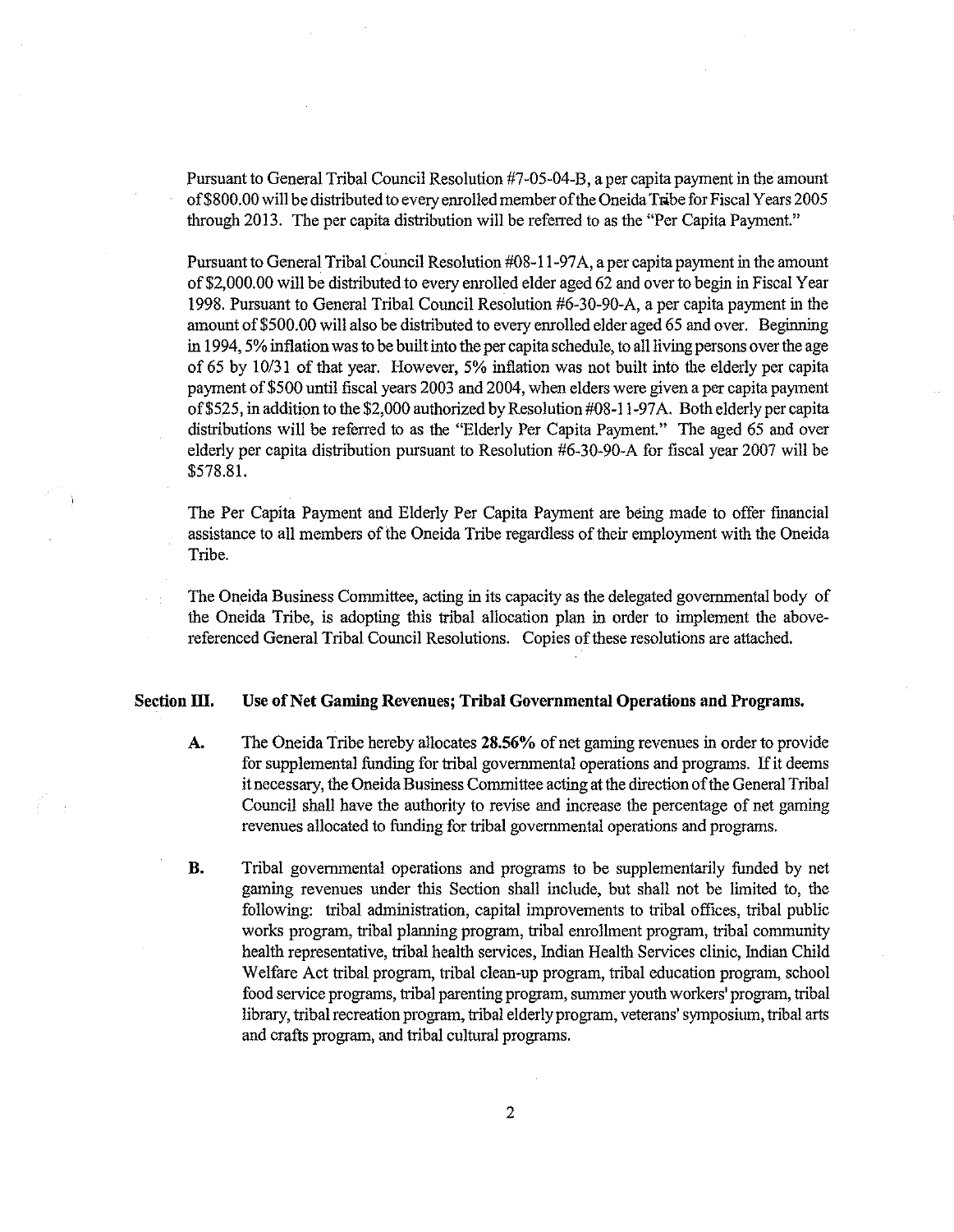**C.** The Oneida Business Committee forwarded the Fiscal Year 2007 budget to the General Tribal Council with delegation of budget revision authority to the Oneida Business Committee. Prior to the commencement of this fiscal year, the Oneida Business Committee received budget reports and requests from each tribal governmental operation and program listed in Section III.B. The budget reports detailed: past fiscal year revenues, projected revenues, revenue sources, including theamount of netrevenues derived from gaming enterprises, past fiscal year expenditures and projected expenditures, together with a detailed accounting for expenditures. The budget reports also included budget requests including requests for supplemental funding from net gaming revenues allocated to funding for tribal governmental operations and programs.

•

(

(

- **D.** The Oneida Business Committee, after receiving all budget reports and requests under this Section, allocated those funds designated for tribal govemmental operations and programs. This allocation occurred with the adoption of the Oneida Tribe's fiscal year budget. The Oneida Business Committee shall be the sole decision making body to any actions taken upon budget reports and requests and as to the allocation of funds designated for tribal governmental operations and programs as delegated by the General Tribal Council.
- **E.** The Oneida Business Committee disbursed those monies allocated to tribal governmental operations and programs in accordance with the Oneida Tribe's fiscal year budget referenced in paragraph D above. Any disbursements made hereunder by the receiving tribal governmental operation or program shall be handled in a manner consistent with the operation's or program's generally accepted accounting methods.
- **F.** Prior to the adoption of the Oneida Tribe's fiscal year budget, the Oneida Business Committee reviewed the budget reports and requests required in Paragraph C above for the prior fiscal year, and any other reports prepared in accordance with generally accepted accounting methods, to determine the actual amount of monies expended on tribal governmental operations and programs in the prior fiscal year together with the percentage of total net gaming revenues allocated to tribal governmental operations and programs in the prior fiscal year. Such review was reported to the General Tribal Council through Treasurer's Reports.

#### **Section IV. Use of Net Gaming Revenues; General Welfare of the Oneida Tribe and its Tribal Members.**

**A.** The Oneida Tribe hereby allocates 45.94% of net gaming revenues in order to provide supplemental funding for the general welfare of the Oneida Tribe and its tribal members. If it deems it necessary, the Oneida-Business Committee acting at the direction of the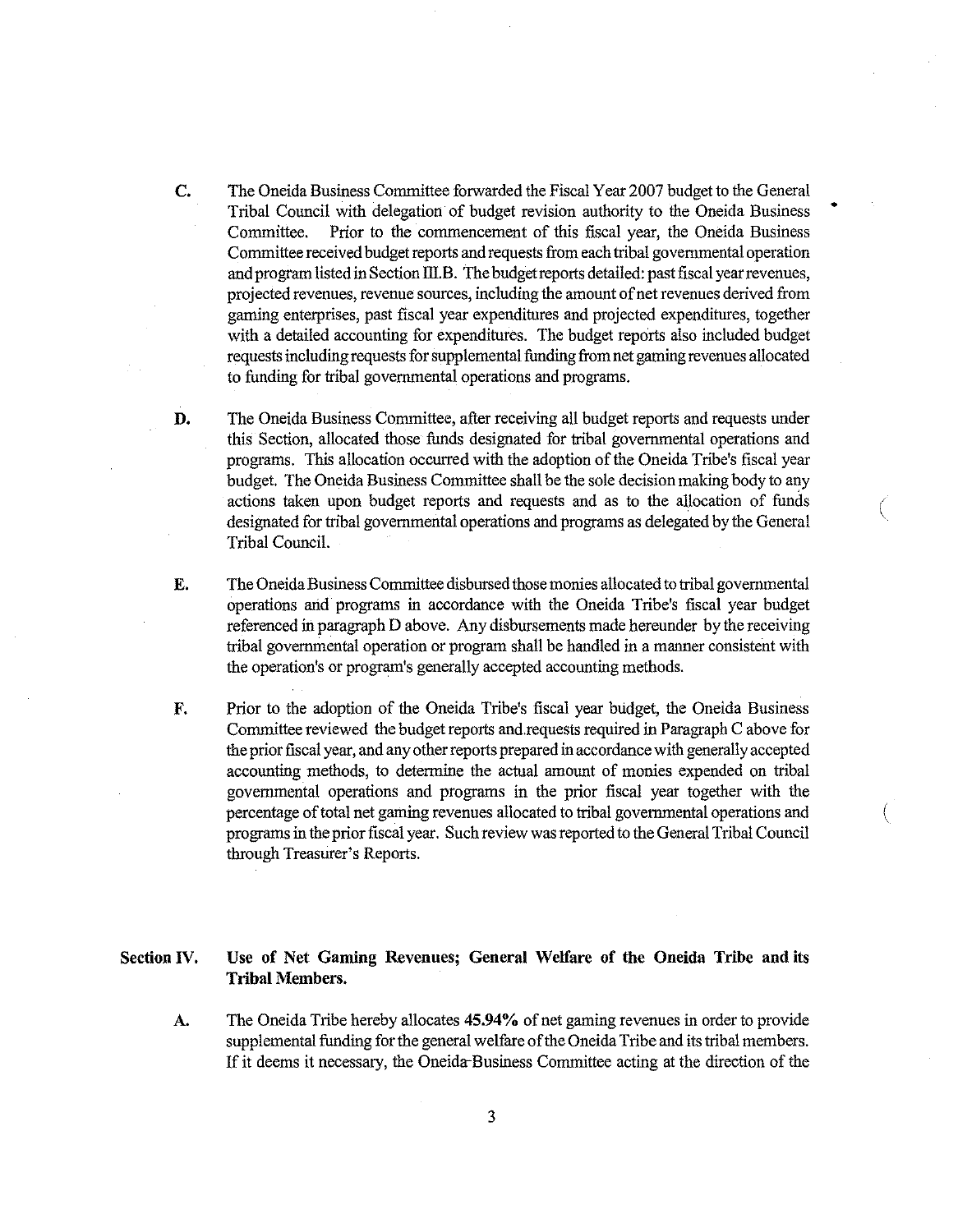General Tribal Council shall have the authority to revise and increase the percentage of net gaming revenues allocated to funding for the general welfare of the Oneida Tribe and its tribal members.

**B.** The Oneida Business Committee shall meet with their delegate or designee for tribal social services to consider the social service and general welfare needs of tribal members and to receive needs assessments and budget reports and requests of any tribal social service program not included in Section III. These general welfare programs shall include, but shall not be limited to, utility assistance program, funeral assistance program, tribal housing assistance program, higher education program, elderly services, social services programs, health services and the food distribution program. The needs assessments and budget reports and requests shall be prepared in accordance with the requirements set forth in Section III. C., D., E. and F. above, except that the General Tribal Council or the Oneida Business Committee may waive the requirements set forth in Section III. F. above.

#### **Section V.** Use of Net Gaming Revenues; Tribal Economic Development.

- **A.** The Oneida Tribe hereby allocates 4.43% of net gaming revenues in order to provide funding for tribal economic development.
	- **1.** If it deems it necessary, the Oneida Business Committee acting at the direction of the General Tribal Council shall have the authority to revise and increase the percentage of net gaming revenues allocated to funding for tribal economic development.
	- **2.** The General Tribal Council or the Oneida Business Committee acting at the direction of the General Tribal Council, may, in its discretion, allocate net gaming revenues allocated to funding for tribal governmental operations and programs, funding for the general welfare of the Oneida Tribe and its members, donations to charitable organizations, and funding of local government operations that have not been expended as of the last date of this fiscal year to the purposes set forth in this Section.
- **B.** "Tribal economic development" shall include investment of net gaming revenues. Investments of net gaming revenues allocated to tribal economic development shallbe made pursuant to an annual budget allocation for business development and pursuant to an investment policy to be adopted by resolution of the General Tribal Council or the Oneida Business Committee. At a minimum, this investment policy shall provide:
	- 1. That the net gaming revenues allocated to investment pursuant to Section V of the Revenue Allocation Plan shall be weighted toward investments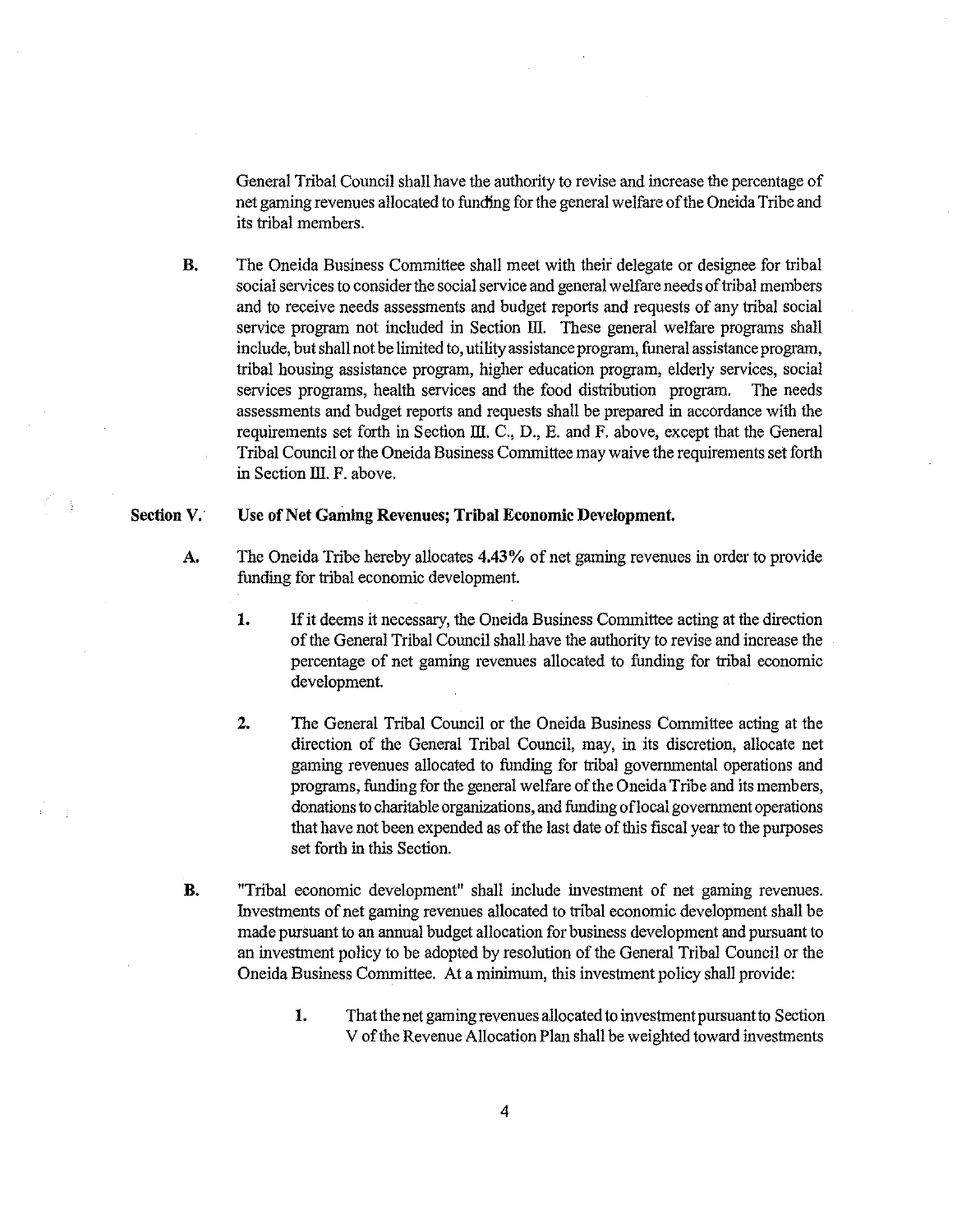that provide for the long term security of the Oneida Tribe and its tribal members.

- **2.** A description of the types of investments made;
- **3.** A percentage allocation of equities and bonds;
- **4.** Investment objectives to be reviewed on a quarterly basis by the Oneida Business Committee; and
- **5.** A list of investments that shall be excluded due to their lack of safety and liquidity.

(

(

**C.** Investments of net gaming revenues allocated to tribal economic development shall be made with nationally recognized, reputable, and safe investment companies in accordance with the Oneida Tribe's goal toward the long term economic security of itself and its tribal members. The Oneida Business Committee, in its discretion, may allocate the interest earned on investments made pursuant to this Section in accordance with the provisions of IGRA or any other applicable federal and tribal law(s).

- **D.** The Oneida Business Committee acting at the direction of the General Tribal Council shall have the authority to appropriate and expend net gaming revenues allocated to tribal economic development to fund proposed tribal economic development projects. Tribal economic development proposals shall be considered in accordance with existing procedures. The Oneida Business Committee acting at the direction of the General Tribal Councilshall thereafter allocate thosenetgamingrevenues designated fortribal economic development to the proposed economic development project as it deems necessary and feasible.
- **E.** The Oneida Business Committee acting at the direction of the General Tribal Council shall have the authority to appropriate and expend net gaming revenues allocated to tribal economic development to supplement funding for ongoing tribal economic development enterprises. Requests for supplemental funding for the Oneida Tribe's ongoing businesses and enterprises shall be considered in accordance with existing procedures. The Oneida Business Committee acting at the direction of the General Tribal Council shall thereafter allocate those net gaming revenues designated for tribal economic development to the ongoing business or enterprise as it deems necessary and feasible.

### **SectionVI. Use** of Net **Gaming Revenues; Donationsto CharitableOrganizations.**

A. The Oneida Tribe hereby allocates **0.45%** of net gaming revenues in order to provide funding for donations to charitable organizations.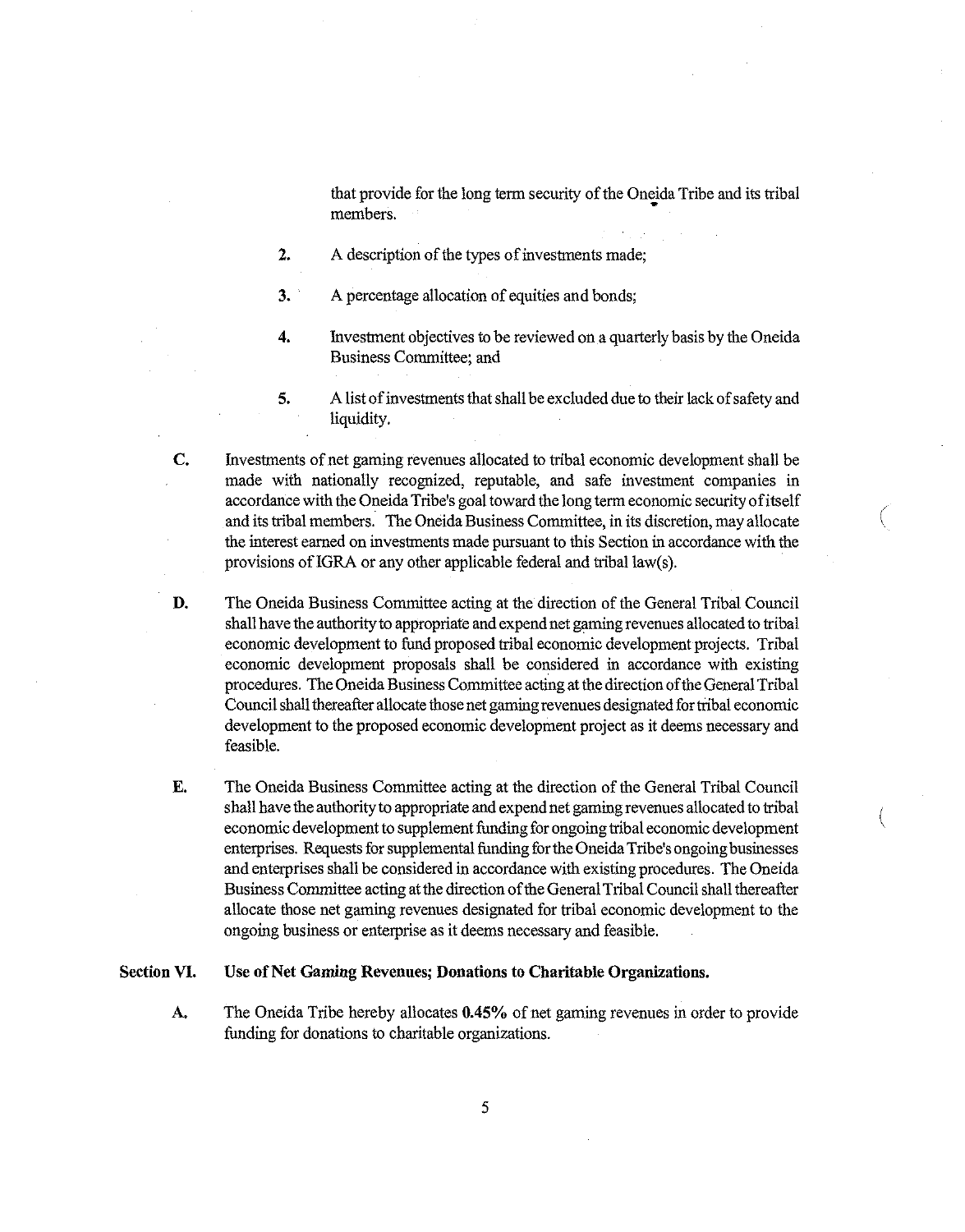B. The Oneida Business Committee acting at the direction of the General Tribal Council shall consider requests for charitable donations under this Section. The Oneida Business Committee acting at the direction of the General Tribal Council may show a preference to such charitable donation requests that benefit tribal members or Indian people generally.

### Section VII. Use of Net Gaming Revenues; Funding of Local Government Operations.

- A. The Oneida Tribe hereby allocates 8.93% of net gaming revenues in order to provide supplemental funding for local government operations.
- B. The Oneida Business Committee acting at the direction of the General Tribal Council shall have the authority to utilize the net gaming revenues allocated to funding of local government operations to assist local city and county governments in projects and programs that affect the Oneida Tribe. The Oneida Business Committee may show a preference for such local government projects or programs that benefit tribal members or Indian people generally. The Oneida Business Committee shall receive or initiate proposals for projects or programs with local city or county governments and negotiate the terms of such projects or programs in light of funds available under this Section. To the extent that the local government projects or programs contributed to under this section benefit non-Indians, the Oneida Business Committee may require the local government to provide matching funds.

# SectionVIII. Use of Net Gaming Revennes; "Per Capita Payment" and "Elderly Per Capita Payment".

A. In order to advance the personal health, safety and welfare of qualified tribal members, the Oneida Tribe hereby allocates 11.69% to be paid to qualified tribal members. Pursuant to General Tribal Council Resolution #7-05-04-B, a per capita payment in the amount of \$800.00 will be distributed to every enrolled member for fiscal years 2005 through 2013.

Pursuant to General Tribal Council Resolution #08-11-97A, a per capita payment in the amount of \$2,000.00 will be distributed to every enrolled elder aged 62 and over to begin in Fiscal Year 1998. Pursuant to General Tribal Council Resolution #6/30/90-A, a per capita payment in the amount of \$500.00 will also be distributed to every enrolled elder aged 65 and over. As authorized by Resolution #6-30-90-A, an additional 5% may be built into the \$500 per capita payment made to qualifying elders, as was done in fiscal year 2003 and 2004. The aged 65 and over elderly per capita distribution for fiscal year 2007 will be \$578.81.

In accordance with the United States Department of Interior's Rules and Regulations, Part 290-TribalRevenue Allocation Plan, Vol65,No.53Fed.Reg. 14467, (March 17,2000),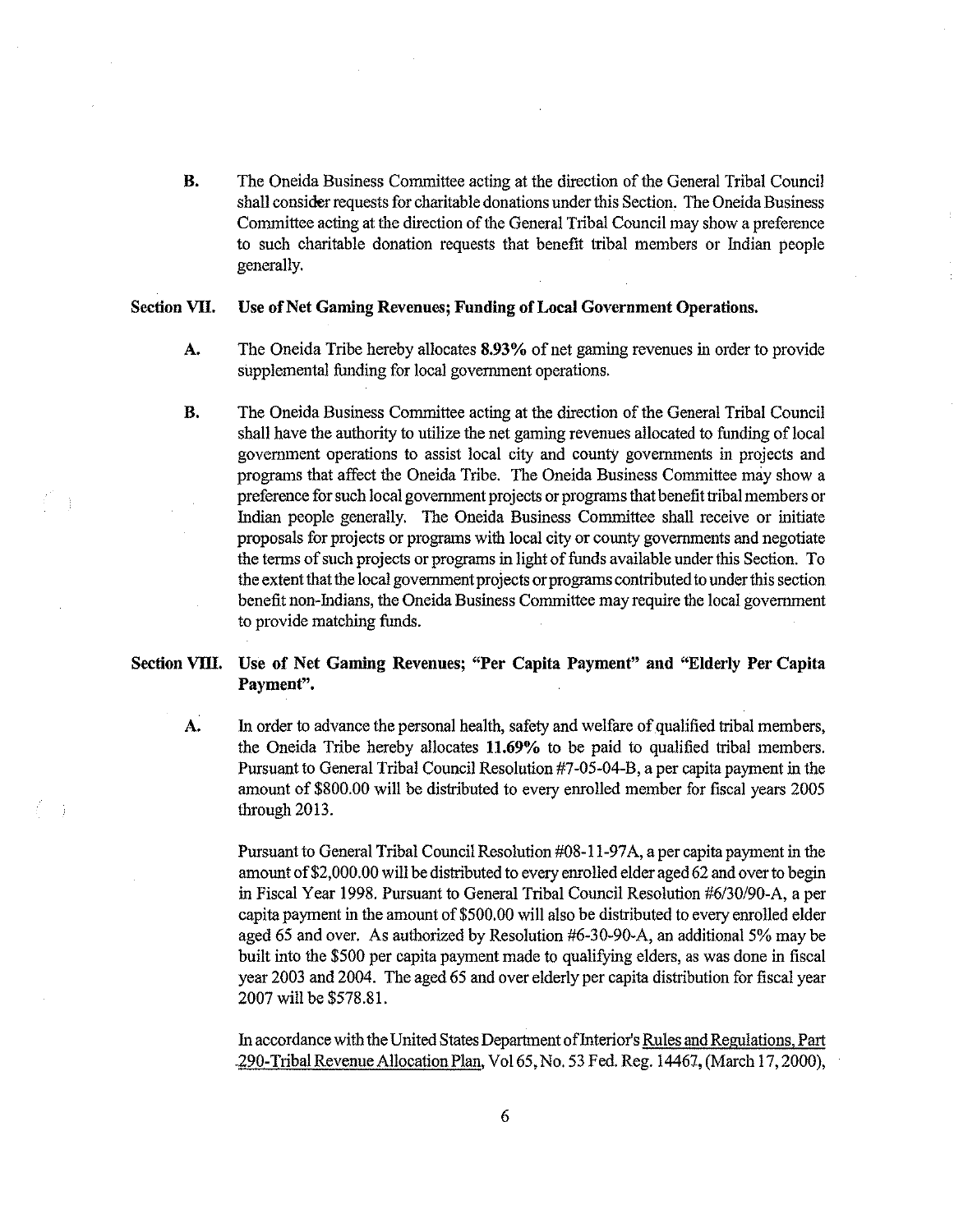and for purposes of this Plan, "per capita payment" shall mean those payments made or distributed to all tribal members, or, to identified groups of members, which are paid directly from the net revenues of any gaming activity; no other commonly accepted or used definition of the term "per capita payment" affects the use of the term herein.

- 1. Per capita payments to qualified tribal members shall be made not later than September 30, 2007, for the FY 2007 payment, or as soon thereafter as is legally practicable based on the submission date to allow for the minimum time for regulatory review of the Tribal Allocation Plan.
- 2. The Elderly Per Capita Payment shall be made not later that September 30, 2007, for the FY 2007 payment, or as soon thereafter as is legally practicable based on the submission date to allow for the minimum time for regulatory review of the TribalAllocation Plan.
- 3. Upon approval of this Plan, all net revenue designated for distribution as per capita payments shall be deposited into a low-risk interest bearing account with a federally insured financial institution prior to distribution. Interest earned prior to distribution on net gaming revenues deposited in this account shall be deposited into the Oneida Tribe's General Fund for future use at the discretion of the Oneida Business Committee as delegated by the General Tribal Council.

 $\big($ 

(

- **B.** "Qualified tribal members" for purposes of the "Per Capita Payment" shall mean those individuals who are duly enrolled in the Oneida Tribe of Indians of Wisconsin pursuant to Article II of the Oneida Tribe's Constitution and the Oneida Membership Ordinance established by General Tribal Council Resolution #7-2-84-A. Individuals who have submitted their applications for membership to the Oneida Enrollments Department prior to February 1 of the year in which the per capita payment is made will also be eligible for the Per Capita Payment. Those "qualified tribal members" who have attained the age of 62 for the \$2,000 payment or 65 for the additional \$500 payment as of December 31 of the year in which the payment is made are eligible for the Elderly Per Capita Payment.
	- 1. The Oneida Tribe shall place into trust into a low-risk interest bearing account, administered by the Oneida Trust Committee, in a federally insured financial institution it finds satisfactory, the per capita payments, or any portion or percentage thereof, of any individual who is declared incompetent by the Oneida Appeals Commission or another court of competent jurisdiction.
	- **2.** The Oneida Appeals Commission or its appointed agent shall have the authority to order the disbursement of funds held in trust on behalf of any individual who has been declared legally incompetent upon the petition of the guardian of such individual. The Oneida Appeals Commission may require the petitioning guardian to submit receipts of expenditures made from funds disbursed hereunder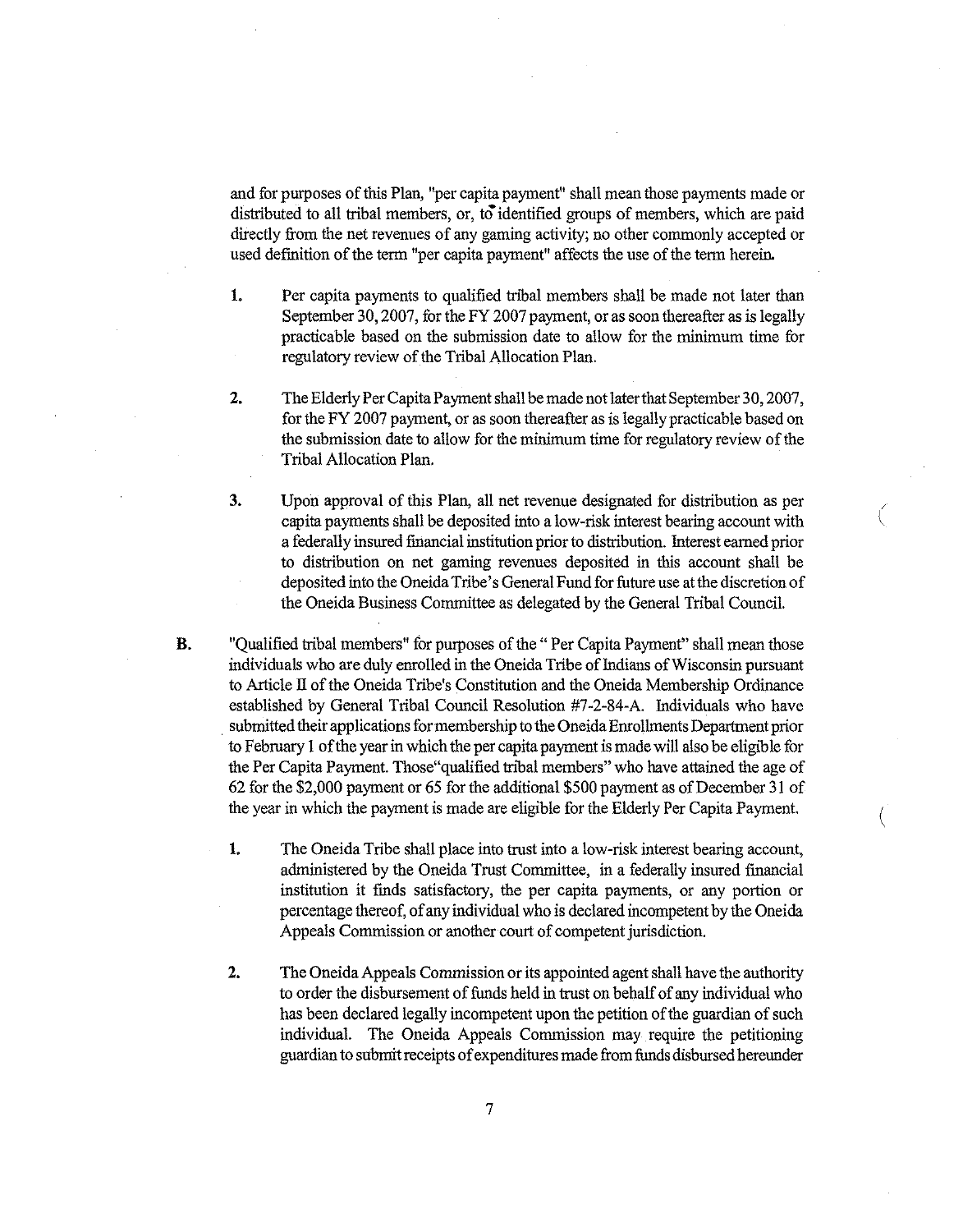before any future disbursements are made. The establishment of a regular monthly allowance for any individual declared legally incompetent from the proceeds of any per capita payment placed into trust under this Section shall be at the discretion of the Oneida Appeals Commission or its appointed agent.

**c.** In order to provide for the future safety and well-being of the children of the Oneida Tribe, the General Tribal Council authorized that per capita payments designated for minor qualified tribal members shall be deposited into a "Minors Trust Fund" established in a low-risk interest bearing account in a federally insured financial institution.

•

- 1. A "minor qualified tribal member" means an individual who is a qualified tribal member as defined in Section VIII. B. except that he or she has not reached the age of eighteen  $(18)$  as of August 31 of the year in which the per capita payment is made.
- **2.** Payments into the "Minors Trust Fund" shall be deposited into the respective trust account of the minor qualified tribal members. Account balance statements shall be available to the participant, parent, parents or legal guardian of the minor qualified tribal member.
- **3.** Each minor qualified tribal member shall receive one trust account maturity payment of the monies accumulated in the "Minors Trust Fund," including interest, for that particular minor qualified tribal member upon reaching the age of eighteen (18). Accounts reaching maturity will be processed and distributed not less than annually.
- **4.** The Oneida Appeals Commission or its appointed agent shall have the authority to order the emergency withdrawal of any funds placedinto the "Minors Trust Fund" on behalf of a minor qualified tribal member prior to the age of majority upon proper petition of the parent(s) or legal guardian of the minor qualified tribal member. Any requests for such emergency withdrawal shall include a detailed budget of monies necessary for essential living expenses, to include any health, safety, welfare or education costs and a detailed justification for such essential living needs including a showing that all other resources have been exhausted including federal, state, local and tribal assistance. The Oneida Appeals Commission or its appointed agent may also require that petitioners submit receipts of expenditures made from funds disbursed hereunder before any future disbursements are made.
- **D.** Any person enrolling in the Oneida Tribe shall not be entitled to any back payments of per capita proceeds. The first per capita payment to a new Tribal member shall be on the first date of a regularly scheduled payment after his or her qualified status is confirmed in accordance with Section VIII. B.

8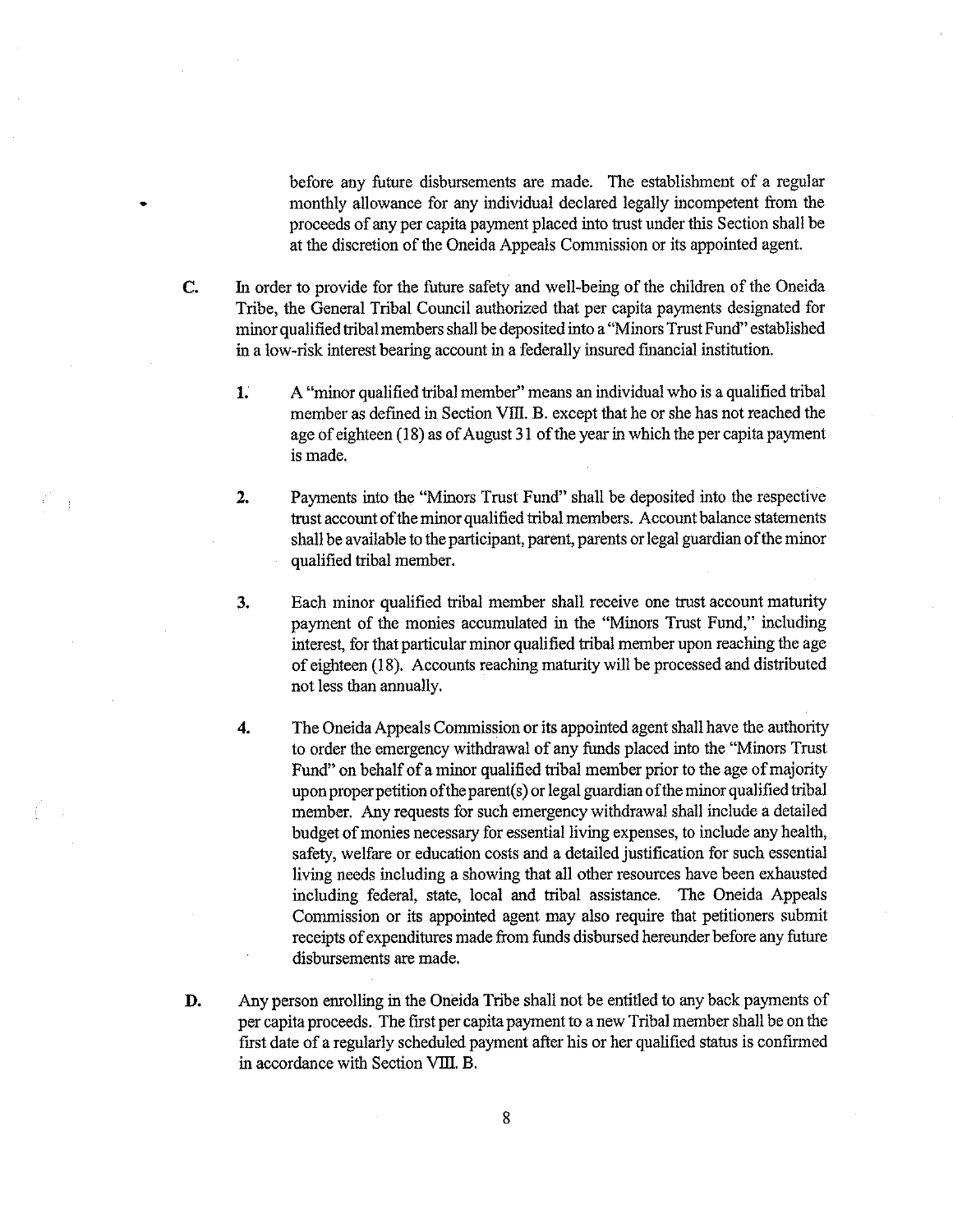- E. The Oneida Business Committee or its appointed agent shall insure that notification of the application of federal and/or applicable state tax laws to per capita payments be made when such payments are made. The Oneida Business Committee or its appointed agent shall also implement a procedure by which qualified tribal members who receive per capita payments can have applicable taxes automatical1y deducted from per capita payments. The Oneida Business Committee or its appointed agent shall include in the notice of the application of federal tax laws, a notice of the existence of the withholding procedure.
- F. If any dispute arises out of the distribution of this per capita payment, all such matters shall be resolved according to the procedures set forth in the Oneida Administrative Procedures Act adopted pursuant to General Tribal Council Resolution # 8-19-91A.

### Section IX. Revision of Allocated Percentages.

Any revision of the allocated percentages as set forth in Sections III through VIII shall be documented by an Oneida General Tribal Council or Oneida Business Committee resolution, a copy of which shall be provided to the Secretary of the Interior. Any revision under this section is subject to Secretarial approval as required by the Indian Gaming Regulatory Act (IGRA).

(

### Section X. Severability.

If any section, or any part thereof, of this Plan or the application thereof to any party, person, or entityor, in any circumstances, shal1 be held invalid for any reasonwhatsoever by a court of competent jurisdiction, or by the Department of the Interior, the remainder of the section, part or Plan shall not be affected thereby and shall remain in full force and effect as though no section, or part thereof, has been declared to be invalid.

### Section XI. No Waiver of Sovereign Immunity.

Nothing in this Plan shall provide or be interpreted to provide a waiver of the Oneida Tribe's or any of its governmental officers' and/or agents' sovereign immunity from suit.

### Section XII. Amendment or Repeal of Plan.

This Plan, and any section, part, and word thereof, may be amended or repealed only by an Oneida Business Committee or Oneida General Tribal Council Resolution which requires a twothirds vote of the Oneida Business Committee or the Oneida General Tribal Council respectively. Any resolution adopted by the Oneida General Tribal Council or Oneida Business Committee repealing the Plan will be forwarded to the Department of Interior. Any resolution adopted by the Oneida General Tribal Council or Oneida Business Committee which approves of amendments to the Plan will be forwarded to the Department of Interior along with the subject amendments.